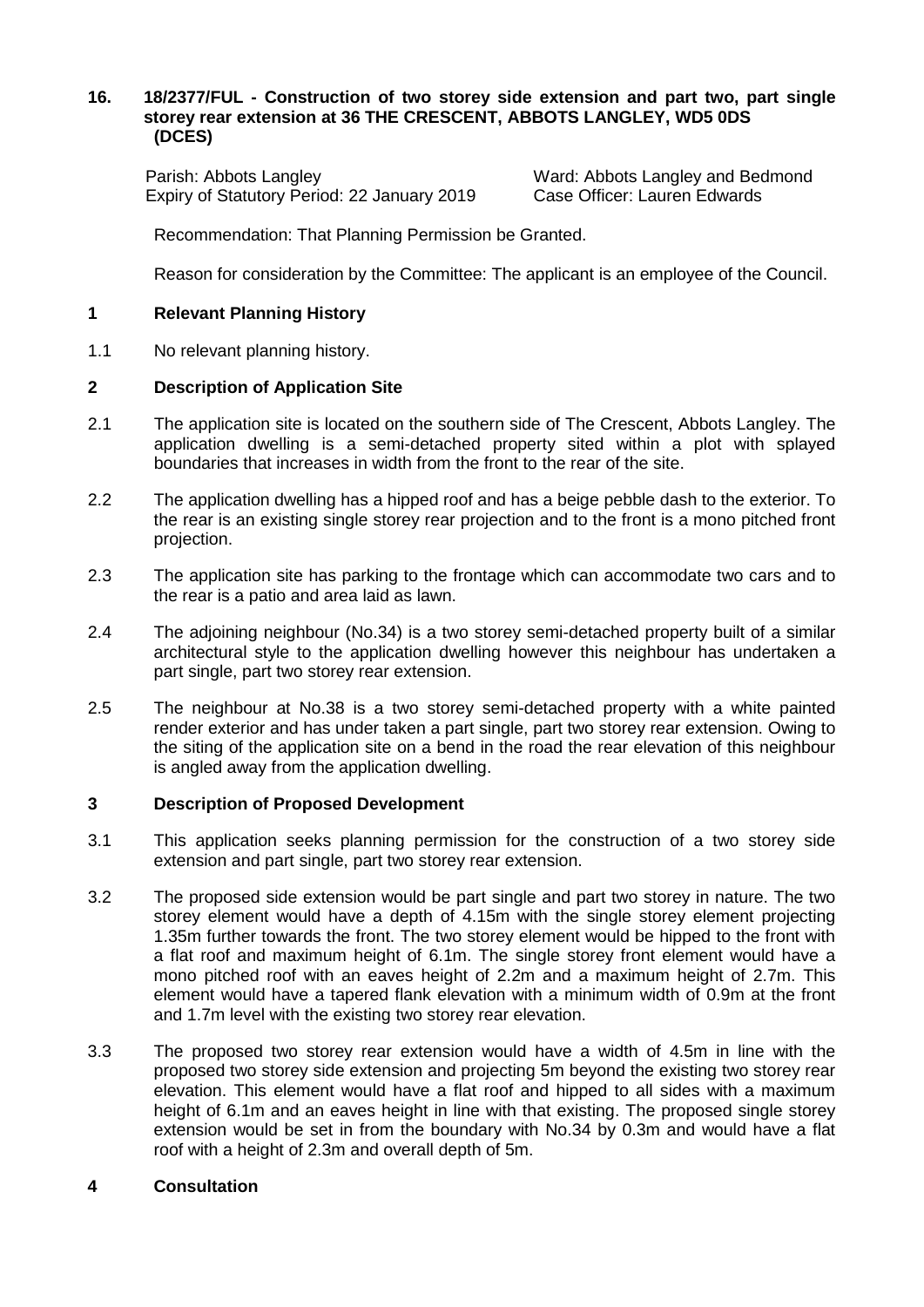# **4.1 Statutory Consultation**

- 4.1.1 Abbots Langley Parish Council: No objection
- 4.1.2 National Grid: No comments received

# **4.2 Public/Neighbour Consultation**

- 4.2.1 Number consulted: 7
- 4.2.2 No of responses received: 0
- 4.2.3 Site Notice: Expired 27.12.2018 Press notice: Expired 28.12.2018

# **5 Reason for Delay**

5.1 Not applicable.

# **6 Relevant Planning Policy, Guidance and Legislation**

### 6.1 National Planning Policy Framework and National Planning Practice Guidance

On 24 July 2018 the new National Planning Policy Framework was published. This is read alongside the National Planning Practice Guidance (NPPG). The determination of planning applications is made mindful of Central Government advice and the Local Plan for the area. It is recognised that Local Planning Authorities must determine applications in accordance with the statutory Development Plan, unless material considerations indicate otherwise, and that the planning system does not exist to protect the private interests of one person against another. The 2018 NPPF is clear that "existing policies should not be considered out-of-date simply because they were adopted or made prior to the publication of this Framework. Due weight should be given to them, according to their degree of consistency with this Framework".

The NPPF states that 'good design is a key aspect of sustainable development, creates better places in which to live and work and helps make development acceptable to communities'. The NPPF retains a presumption in favour of sustainable development. This applies unless any adverse impacts of a development would 'significantly and demonstrably' outweigh the benefits.

# 6.2 The Three Rivers Local Development Plan

The application has been considered against the policies of the Local Plan, including the Core Strategy (adopted October 2011), the Development Management Policies Local Development Document (adopted July 2013) and the Site Allocations Local Development Document (adopted November 2014) as well as government guidance. The policies of Three Rivers District Council reflect the content of the NPPF.

The Core Strategy was adopted on 17 October 2011 having been through a full public participation process and Examination in Public. Relevant policies include Policies CP1, CP9, CP10 and CP12.

The Development Management Policies Local Development Document (DMLDD) was adopted on 26 July 2013 after the Inspector concluded that it was sound following Examination in Public which took place in March 2013. Relevant policies include DM1, DM6 and DM13 and Appendices 2 and 5.

#### 6.3 Other

The Community Infrastructure Levy (CIL) Charging Schedule (adopted February 2015).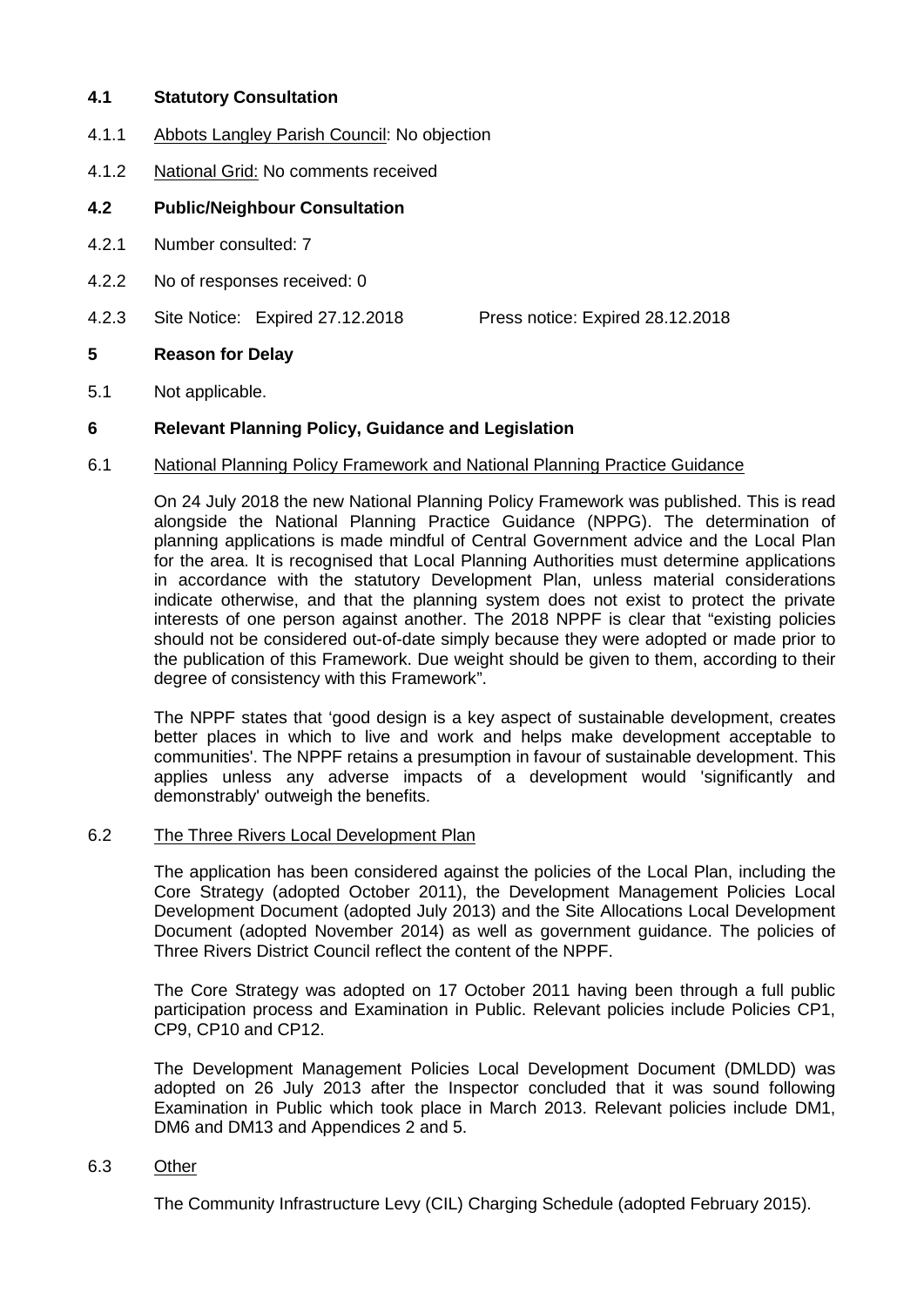The Localism Act received Royal Assent on 15 November 2011. The growth and Infrastructure Act achieved Royal Assent on 25 April 2013.

The Wildlife and Countryside Act 1981 (as amended), the Conservation of Habitats and Species Regulations 2010, the Natural Environment and Rural Communities Act 2006 and the Habitat Regulations 1994 may also be relevant.

# **7 Planning Analysis**

#### 7.1 Impact on Character and Street Scene

- 7.1.1 Policy CP1 of the Core Strategy (adopted October 2011) seeks to promote buildings of a high enduring design quality that respect local distinctiveness and Policy CP12 of the Core Strategy (adopted October 2011) relates to design and states that in seeking a high standard of design the Council will expect development proposals to 'have regard to the local context and conserve or enhance the character, amenities and quality of an area'. Development should make efficient use of land but should also respect the 'distinctiveness of the surrounding area in terms of density, character, layout and spacing, amenity, scale, height, massing and use of materials'; 'have regard to the local context and conserve or enhance the character, amenities and quality of an area' and 'incorporate visually attractive frontages to adjoining streets and public spaces'.
- 7.1.2 Appendix 2 of the DMP LDD outlines that two storey extensions should be set in 1.2m from the boundary at first floor level. However in high density areas a minimum of 1m will be considered acceptable.
- 7.1.3 The proposed two storey side extension would be set in 1m from the flank boundary for its entire depth. Whilst it would have a tapered flank elevation and would result in some loss of spacing to this side of the dwelling, given that it would be set in a minimum of 1m with a hipped roof, set down from the main ridge and that the application site is located on a bend in the road with existing splayed boundaries it is not considered that this element of the proposal would result in harm to the character of The Crescent where a number of similar side extensions are evident.
- 7.1.4 Appendix 2 of the DMP LDD outlines that single storey rear extensions to semi-detached properties should not generally exceed a depth of 3.6m. It is acknowledged that the proposed part, single part two storey rear extensions would exceed the guidelines of Appendix 2 in this respect by 1.4m. However given that there is an existing single storey extension with a depth of 2.6m and there are a number of similar extensions evident to the rear of other properties within The Crescent, in addition to its siting off the boundary by 1m and roof height set down from the main ridge it is not considered that it would appear incongruous or unduly prominent so as to result in harm to the character or appearance of the host dwelling or area in general. It is also noted that materials would match those existing.
- 7.1.5 In summary, the scale and massing of the proposed extensions are considered appropriate and the development would respect the character and appearance of the host dwelling and street scene and would accord with Policy DM1 and Appendix 2 of the Development Management Policies LDD (adopted July 2013) in this regard.

#### 7.2 Impact on amenity of neighbours

7.2.1 Policy CP12 of the Core Strategy advises that development will be expected to protect residential amenity. Appendix 2 of the Development Management Policies LDD comments that all developments are expected to maintain acceptable standards of privacy for both new and existing residential buildings and extensions should not result in loss of light to the windows of neighbouring properties nor allow overlooking.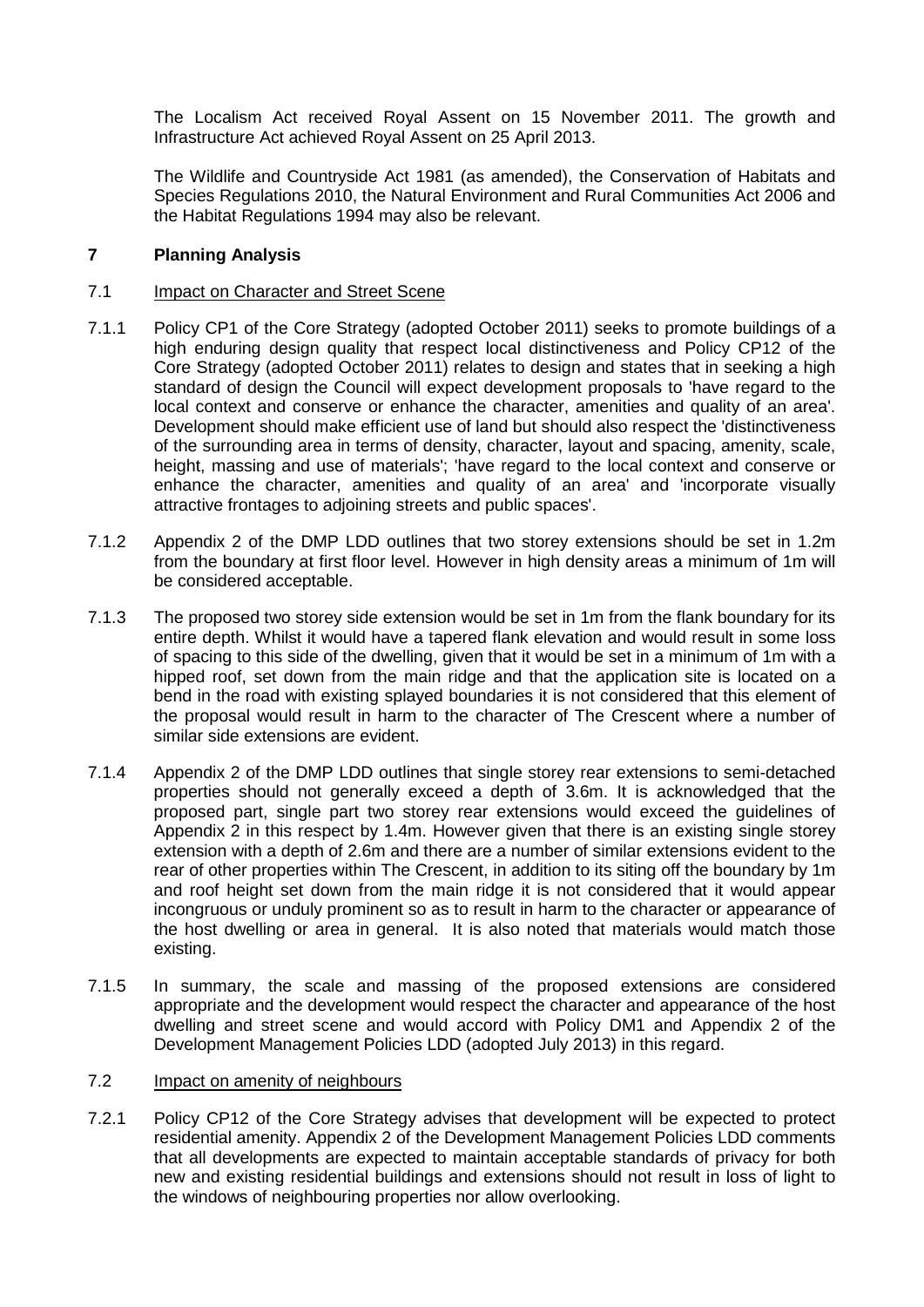- 7.2.2 Appendix 2 of the DMP LDD outlines that two storey rear and side extensions should not generally intrude a 45 degree splay line drawn across the rear from the point on the boundary level with the rear wall of the adjacent property. This principle is dependent on the spacing and relative positions of properties and consideration will be given to the juxtaposition of properties, land levels and positions of windows and development on neighbouring properties.
- 7.2.3 Appendix 2 of the DMP LDD also sets out that single storey rear extensions should not generally exceed 3.6m in depth.
- 7.2.4 The proposed two storey rear extension would intrude a 45 degree splay line when taken from the point on the boundary level with the main two storey rear elevation of No.34. However would not intrude from their two storey rear extension. Given this in addition to its siting 2.8m off the shared boundary, hipped roof and that it would be set down from the main ridge it is not considered that the proposed two storey extension would result in unacceptable loss of light or an overbearing impact to this neighbour so as to cause detrimental harm.
- 7.2.5 Whilst the proposed single storey rear element would exceed the guidelines of Appendix 2 in relation to its depth by 1.4m, No.34 also has a single storey rear extension which has a depth of approximately 3.5m and as such the proposed extension would only project 1.5m beyond this. Given this in addition to its siting off the boundary by 0.3m and that it would have a lower maximum height than that existing it is not considered that this element would result in harm to this neighbour.
- 7.2.6 When taken from the point on the boundary level with the rear elevation of No.38 the proposed two storey side and rear extension would marginally intrude a 45 degree splay line by 0.3m. However given that the rear of this neighbour is orientated away from the application site, that the extension would be set off the boundary with a hipped roof form set down from the main ridge it is not considered that it would result in unacceptable loss of light or an overbearing impact to this neighbour.
- 7.2.7 Two first floor flank windows are proposed which would face No.38. It is considered appropriate that these are conditioned to be obscure glazed and top level opening only in order to prevent unacceptable overlooking to this neighbour. Given its siting at ground floor level, set off the boundary, it is not considered that the ground floor flank window would result in unacceptable overlooking.
- 7.2.8 As such it is not considered that the proposed development would result in demonstrable harm to neighbouring amenity so as to justify the refusal of planning for the reasons already set out above, the development would be in accordance with Policies CP1 and CP12 of the Core Strategy and Policy DM1 and Appendix 2 of the Development Management Policies LDD.

# 7.3 Amenity Space Provision

- 7.3.1 Policy CP12 of the Core Strategy states that development should take into account the need for adequate levels and disposition of privacy, prospect, amenity and garden space. Specific standards for amenity space are set out in Appendix 2 of the Development Management Policies LDD.
- 7.3.2 Appendix 2 of the DMP LDD outlines that a four bedroom dwelling should retain 105sqm of amenity space.
- 7.3.3 The application site would retain over 300sqm of amenity space and as such would comply with Appendix 2 in this respect.
- 7.4 Highways, Access and Parking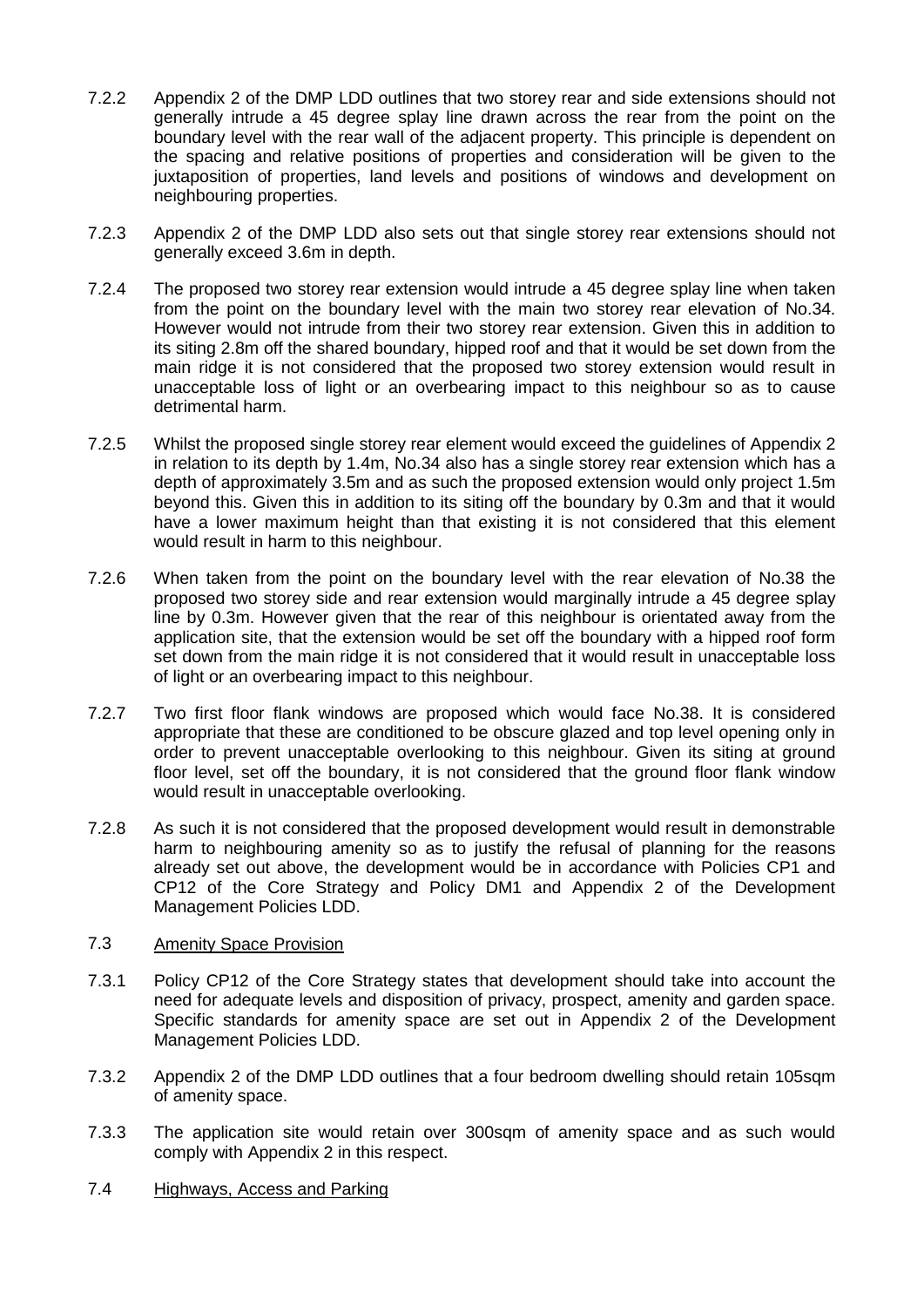- 7.4.1 Policy DM13 of the Development Management Policies LDD requires developments to ensure that sufficient parking is provided in accordance with the parking standards set out at Appendix 5 of the Development Management Policies LDD.
- 7.4.2 The proposed development would result in the creation of 1 additional bedroom to form a four bedroom dwelling. Appendix 5 of the DMP LDD sets out that dwellings with four or more bedrooms should retain three onsite parking spaces. The application site would therefore have a shortfall in parking provision by 1 space. However the application site is within walking distance (0.2 miles) of bus services along Abbots Langley High Street and local shops/services. There is also some provision for on street parking within The Crescent. As such it is not considered that the shortfall in parking of one space would result in detrimental harm.

### 7.5 Wildlife and Biodiversity

- 7.5.1 Section 40 of the Natural Environment and Rural Communities Act 2006 requires Local Planning Authorities to have regard to the purpose of conserving biodiversity. This is further emphasised by regulation 3(4) of the Habitat Regulations 1994 which state that Councils must have regard to the strict protection for certain species required by the EC Habitats Directive.
- 7.5.2 The protection of biodiversity and protected species is a material planning consideration in the assessment of applications in accordance with Policy CP9 of the Core Strategy (adopted October 2011) and Policy DM6 of the DMLDD. National Planning Policy requires Local Authorities to ensure that a protected species survey is undertaken for applications that may be affected prior to determination of a planning application.
- 7.5.3 A biodiversity checklist was submitted with the application this stated that no protected species or biodiversity factors will be affected as a result of the application. The Local Planning Authority is not aware of any protected species within the immediate area that would require further assessment, however, an informative is suggested as works to the roof are proposed.

#### 7.6 Trees and Landscaping

- 7.6.1 Policy DM6 of the Development Management Policies LDD sets out that development proposals should seek to retain trees and other landscape and nature conservation features, and that proposals should demonstrate that trees will be safeguarded and managed during and after development in accordance with the relevant British Standards.
- 7.6.2 The site is not located within a Conservation Area nor are there any protected trees on or near the site. As such it is not considered that the proposed development would result in any harm in this respect.

# **8 Recommendation**

That PLANNING PERMISSION BE GRANTED subject to the following conditions:

 $C1$ The development hereby permitted shall be begun before the expiration of three years from the date of this permission.

Reason: In pursuance of Section 91(1) of the Town and Country Planning Act 1990 and as amended by the Planning and Compulsory Purchase Act 2004

The development hereby permitted shall be carried out in accordance with the  $C2$ following approved plans: TRDC 001 (Location Plan). TRDC 002 (Block Plan), TRDC 003 (Existing Elevations), TRDC 004 (Existing floor plans), TRDC 005 (Proposed side and rear elevations), TRDC 007 (Proposed floor plans), TRDC 008 (Front elevations).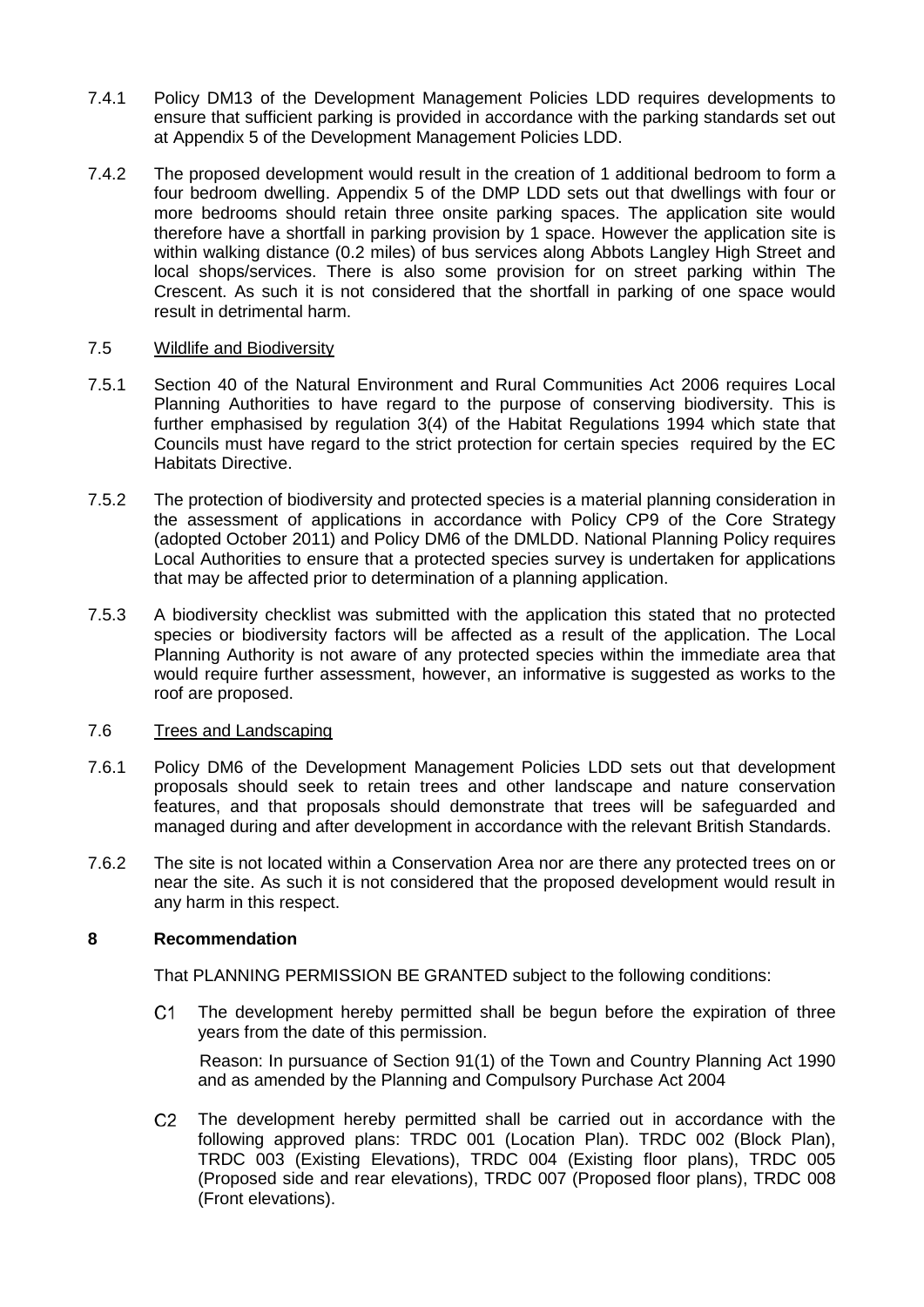Reason: For the avoidance of doubt and in the proper interests of planning in accordance with Policies CP1, CP9, CP10 and CP12 of the Core Strategy (adopted October 2011) and Policies DM1, DM6, DM13 and Appendices 2 and 5 of the Development Management Policies LDD (adopted July 2013

Unless specified on the approved plans, all new works or making good to the C<sub>3</sub> retained fabric shall be finished to match in size, colour, texture and profile those of the existing building.

Reason: To ensure that the external appearance of the building is satisfactory in accordance with Policies CP1 and CP12 of the Core Strategy (adopted October 2011) and Policy DM1 and Appendix 2 of the Development Management Policies LDD (adopted July 2013).

 $C4$ Before the first occupation of the extension hereby permitted the windows in the eastern side elevation at first floor level shall be fitted with purpose made obscured glazing and shall be top level opening only at 1.7m above the floor level of the room in which the window is installed. The windows shall be permanently retained in that condition thereafter.

Reason: To safeguard the amenities of the occupiers of neighbouring residential properties in accordance with Policies CP1 and CP12 of the Core Strategy (adopted October 2011) and Policy DM1 and Appendix 2 of the Development Management Policies LDD (adopted July 2013).

### 8.1 **Informatives**:

I1 With regard to implementing this permission, the applicant is advised as follows:

All relevant planning conditions must be discharged prior to the commencement of work. Requests to discharge conditions must be made by formal application. Fees are £116 per request (or £34 where the related permission is for extending or altering a dwellinghouse or other development in the curtilage of a dwellinghouse). Please note that requests made without the appropriate fee will be returned unanswered.

There may be a requirement for the approved development to comply with the Building Regulations. Please contact Hertfordshire Building Control (HBC) on 0208 207 7456 or at buildingcontrol@hertfordshirebc.co.uk who will be happy to advise you on building control matters and will protect your interests throughout your build project by leading the compliance process. Further information is available at [www.hertfordshirebc.co.uk.](http://www.hertfordshirebc.co.uk/)

Community Infrastructure Levy (CIL) - Your development may be liable for CIL payments and you are advised to contact the CIL Officer for clarification with regard to this. It is a requirement under Regulation 67 (1), Regulation 42B(6) (in the case of residential annexes or extensions), and Regulation 54B(6) (for self-build housing) of The Community Infrastructure Levy Regulations 2010 (As Amended) that a Commencement Notice (Form 6) is submitted to Three Rivers District Council as the Collecting Authority no later than the day before the day on which the chargeable development is to be commenced. DO NOT start your development until the Council has acknowledged receipt of the Commencement Notice. Failure to do so will mean you will lose the right to payment by instalments (where applicable), lose any exemptions already granted, and a surcharge will be imposed.

Care should be taken during the building works hereby approved to ensure no damage occurs to the verge or footpaths during construction. Vehicles delivering materials to this development shall not override or cause damage to the public footway. Any damage will require to be made good to the satisfaction of the Council and at the applicant's expense.